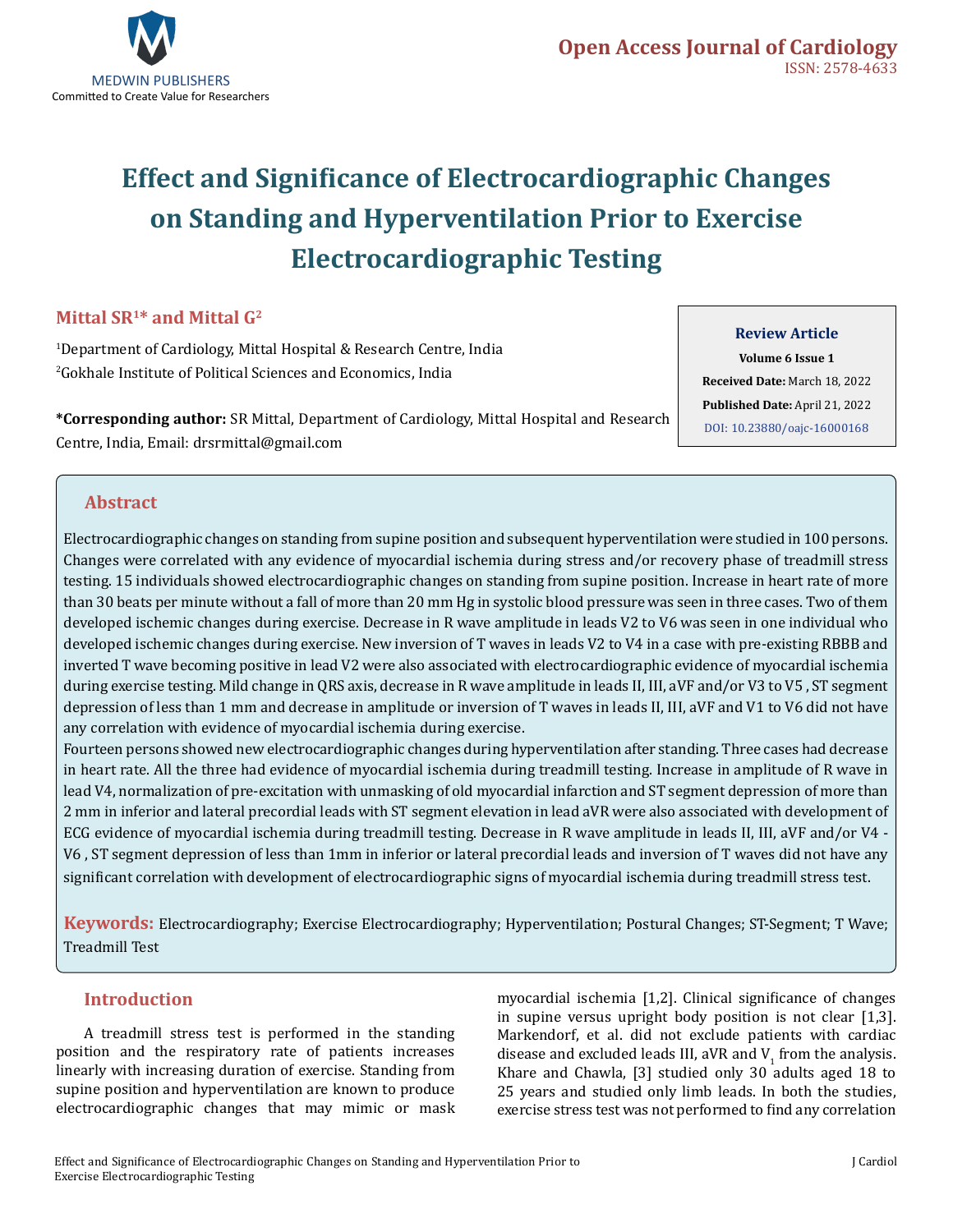of observation with exercise-induced ischemia. There is no consensus regarding the utility of hyperventilation prior to exercise. Some authorities feel that it does not provide additional useful information [4,5]. Others, however, feel that a period of hyperventilation prior to the stress test can distinguish the ST segment changes caused by hyperventilation induced alkalosis from those resulting from ischemia due to coronary artery disease [6]. We, therefore, evaluated the electrocardiographic effect of standing from supine position and hyperventilation prior to exercise and correlated them with the results of the exercise stress test in the same patients [7].

### **Material and Methods**

All patients presenting for treadmill stress test over a period of six months were evaluated.

### **Exclusion Criteria**

Following patients were excluded from study

- Patients with any contraindication for the exercise stress test.
- Abnormalities are suggestive of myocardial ischemia in resting electrocardiogram.
- Presence of left bundle branch block in resting ECG.
- Patients who could not perform hyperventilation.
- Patients who could not perform the adequate exercise.

Electrocardiogram was recorded after lying in the supine position for five minutes, after standing and again after hyperventilation for one minute. A treadmill test was performed using Bruce protocol [8]. Symptom limited exercise was used as the endpoint rather than targeting at attaining a target heart rate [9,10].

#### **Electrocardiographic Analysis**

One hundred patients (56 males and 44 females) were included in the final electrocardiographic analysis. Changes in the following electrocardiographic parameters were analysed.

- • Heart rate
- • Configuration and amplitude of P wave specially in lead II and  $V_1$
- • P-R segment
- P-R interval
- QRS- mean frontal plane axis, R wave amplitude specially in leads III, aVR and  $V_5$  S wave depth specially in leads  $V_1$ and  $V_{2}$ , the new appearance of any bundle branch block.
- ST-segment elevation or depression (configuration of ST-segment depression and magnitude of depression at J point and 80 milliseconds after J point).
- T wave especially change in T wave polarity and change in amplitude of T wave in leads  $\mathsf{V}_1$  and  $\mathsf{V}_2$ .
- • U wave polarity.
- Only manually measurable changes were recorded. Computerised analysis was not performed

#### **Following Parameters were not Analysed**

- Change in P wave duration. It needs computerized signal average ECG and several times magnification of ECG [10].
- Change in QT interval Manual measurement of the correct QT interval is challenging because of correct identification of end of T wave, determining which lead to use and connecting the measured interval for heart rate, QRS duration and sex [11,12]. Further the QT interval varies from lead to lead by as much as 50 to 60 milliseconds (QT dispersion) [12]. Automated ECG systems measure QT interval from a composit of all leads. Such facility is not available in currently available treadmill stress test systems
- Change in ORS axis was considered mild if it was less than 300 T wave inversion of 1 mm or less was considered "shallow". ST-segment depression of less than 1mm was labelled as mild.
- Changes were correlated with any change in the ST segment during exercise or recovery, which was considered diagnostic of myocardial ischemia.
- • 1 mm of horizontal or downsloping ST-segment depression or an upsloping ST segment that was depressed >1.5 mm below the isoelectric line 80 milliseconds after the J point, during exercise or recovery, were considered indicative of exercise-induced ischemia [11].

### **Results**

Fifteen patients (Eight males and seven females) showed electrocardiographic changes on standing from the supine position. Fourteen patients (Seven males and seven females) showed electrocardiographic changes after hyperventilation.

#### **Electrocardiographic Changes on Standing from the Supine Position**

**Heart Rate**: It increased in all cases. The increase in heart rate ranged from 2 beats/minute to 28 beats per minute. The magnitude of increase in heart rate decreased with advancing age. There was no relation to sex. The magnitude of increase in heart rate had no relation to ischemic changes during exercise.

**P Wave, P-R Segment and P-R Interval**: There was no appreciable change in any patient.

#### **QRS**

• **Mean Frontal Plane QRS Axis**: Three patients showed mild deviation to left. Representative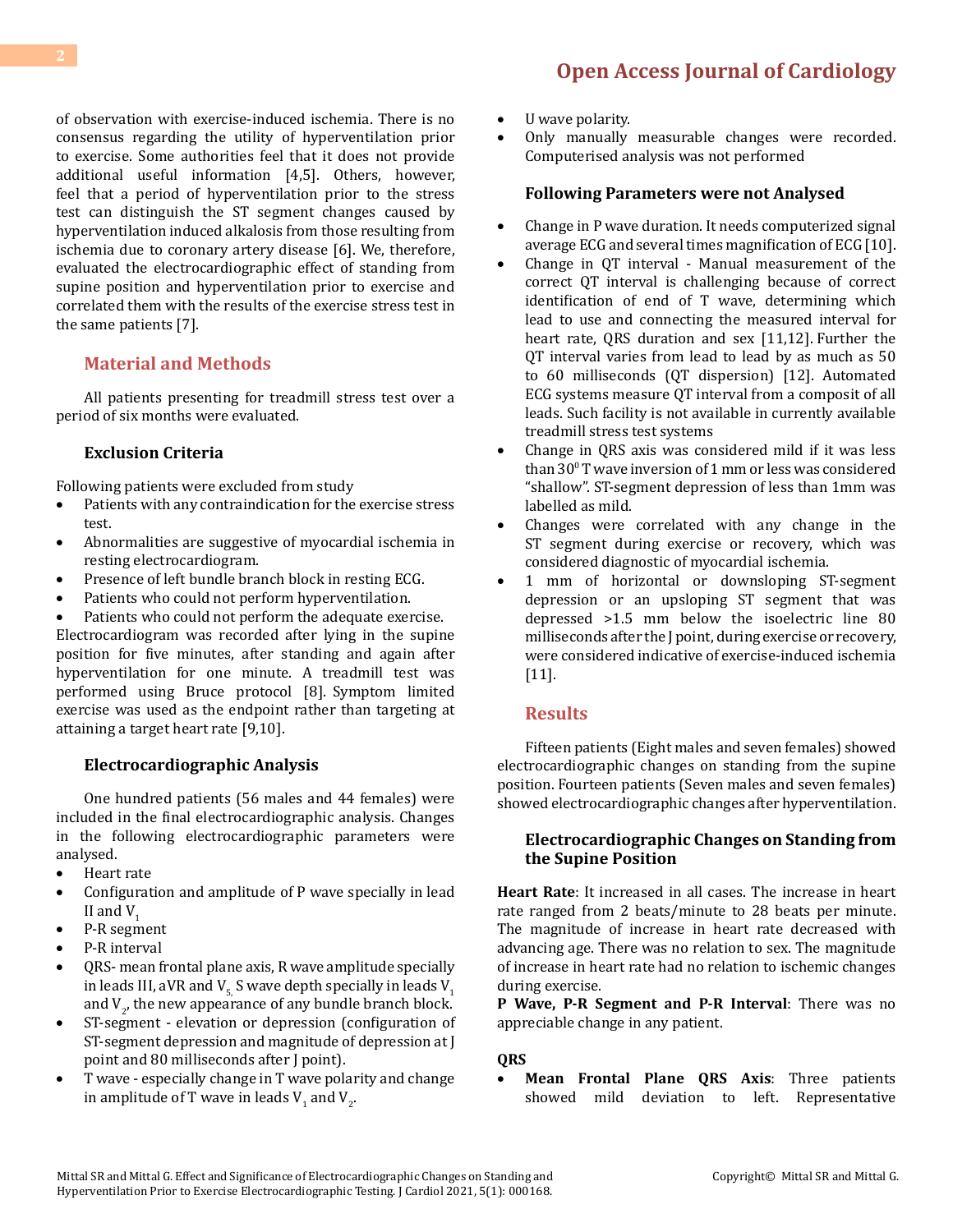electrocardiographic tracing from one patient is shown in Figure 1b. This patient showed ST-segment depression suggestive of myocardial ischemia during exercise (Figure 1c).

**Amplitude of the R Wave:** Seven patients showed a decrease in height of R waves in leads II, III, aVF and/ or leads  $V_5$  to  $V_6$  (Figure 2 marked ). Only one of these patients showed ischemia changes during exercise (Figure 2a,b,c). Two cases showed an increase in R

wave amplitude in leads I and /or aVL, in addition, to a decrease in amplitude of R wave in leads III, aVF and  $V<sub>2</sub>$ to V<sub>6.</sub> One had a negative exercise electrocardiogram and one had a positive exercise electrocardiogram (Figure 1). One patient had a decrease in R wave amplitude only in leads  $V_2$  to  $V_4$  (Figure 3b, marked  $\bigcup$  ). He developed downsloping ST-segment depression during recovery (Figure.3c, marked  $*$ ).



**Figure 1: (a)** Electrocardiogram in the supine position; **(b)** In standing position showing mild left axis deviation, **(c)** During stage 4 of Bruce protocol showing significant ST-segment depression in leads II, III, aVF, V4, V5, and V6 with ST-segment elevation in lead aVR.



**Figure 2:** Electrocardiograms **(a)** In the supine position; **(b)** In standing position showing the decrease in amplitude of R wave (marked⇓ ) with horizontal ST segment (marked∗ ) in leads II, III, aVF and V2 to V5 and T wave inversion in lead III (marked  $\parallel$  ); (c) during peak exercise showing upsloping ST-segment in leads II, aVF, V3 to V5 (marked  $\rightarrow$  ).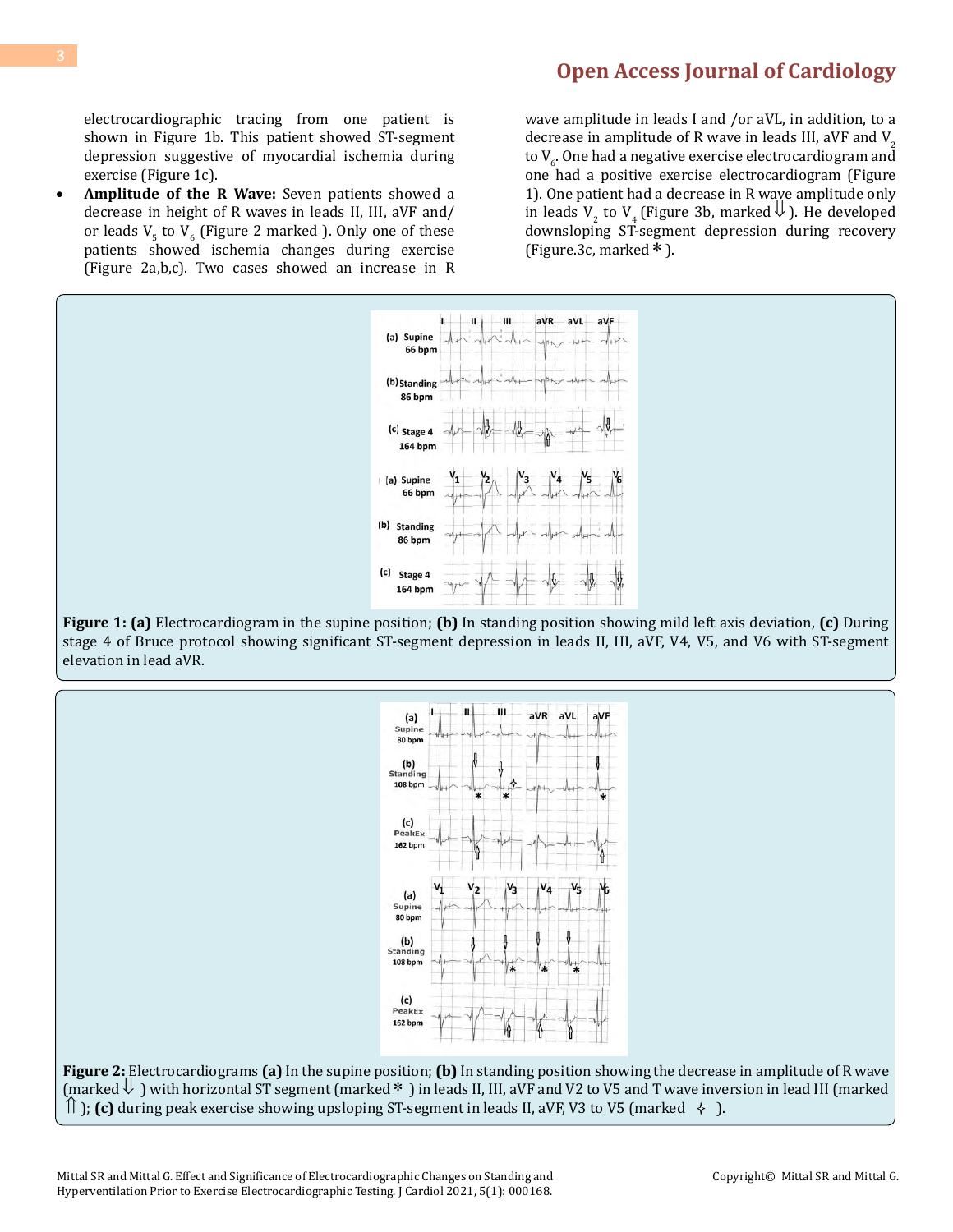

**ST-Segment:** In one patient ST-segment becomes horizontal in leads I, II, aVF,  $V_{4}$ ,  $V_{5}$  and  $V_{6}$ . However, there were no signs of ischemia on exercise (Figure 2). One patient developed minimal (less than 1mm) ST-segment depression in leads I,

 $V_3$ , V4,  $V_5$  (Figure 4b, marked  $\bigcup$  ). On exercise, there was an increase in ST-segment depression in leads  $V_2$  to  $V_4$  (Figure 4c, marked  $*$  ).



**Figure 4:** Electrocardiograms **(a)** in the supine position; **(b)** in standing position showing less than 1mm ST-segment depression in leads I and V2 to V5 (marked⇓ ); **(c)** during 3rd minute of recovery showing ST-segment depression in leads V2 to V4 (marked  $*$  ).

**T Wave:** One patient had mild T wave inversion in lead III in the supine position which increased on standing. The exercise was negative. One patient developed increased T wave inversion in lead III (Figure 5b, marked  $\downarrow$ ) which persisted during hyperventilation and exercise. There was no evidence of ischemia on exercise (Figure 5c). Two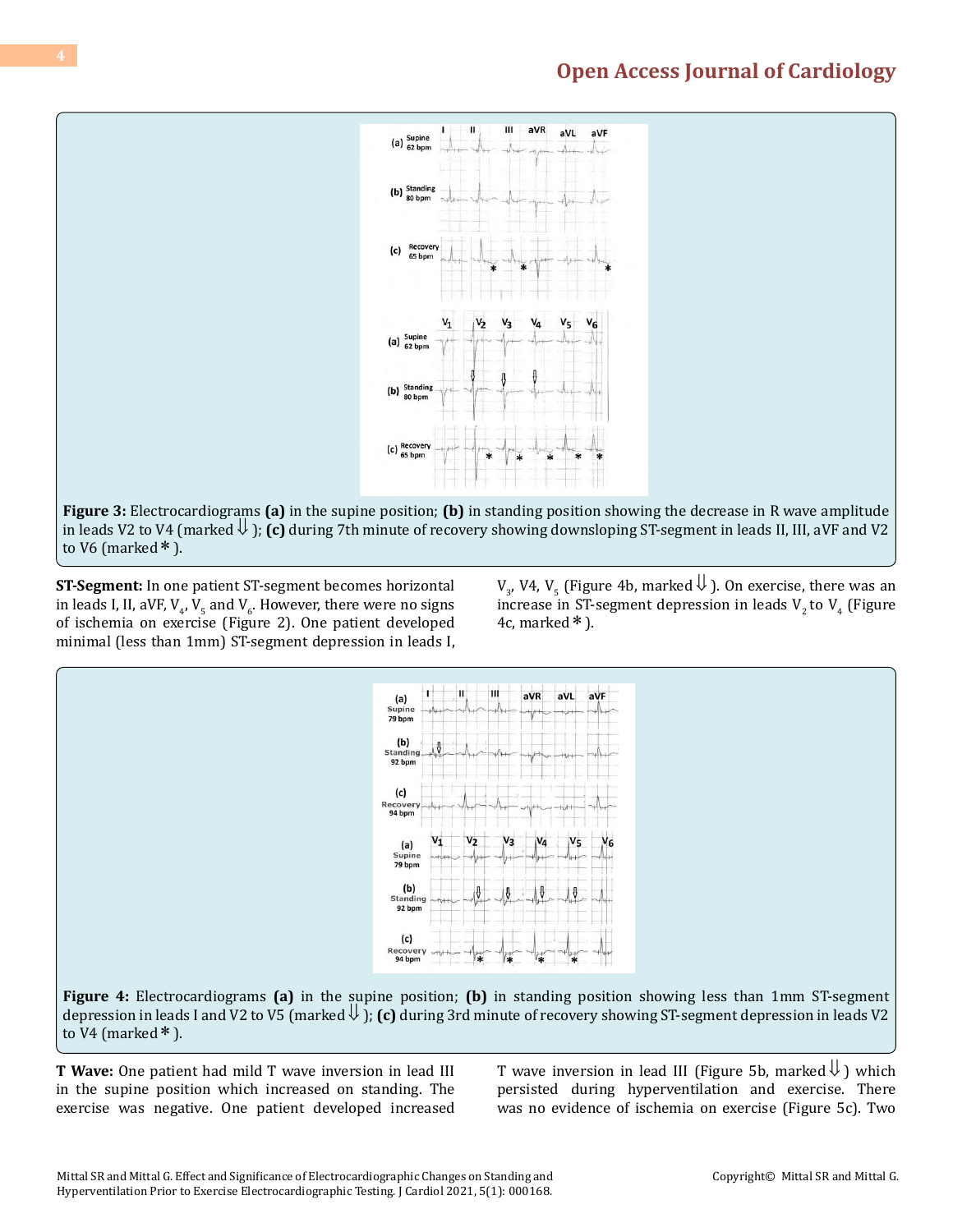patients developed T wave inversion in inferior leads and leads  $V_4$  to  $V_6$ . In one patients (39 years old female) T wave become normal on exercise (Figure 6c, marked  $\hat{\mathbb{I}}$  ) without any ST-segment depression (Figure 6d). Another patient (30 years old female) who developed T wave inversion in leads II, III, aVF and V<sub>3</sub> to V<sub>6</sub> on standing (Figure 7b, marked  $\Downarrow$  ) developed ST-segment depression in leads I, II, III, aVF, V<sub>4</sub>, V<sub>5</sub> and  $V_6$  (Figure 7c, marked \* ) with ST-segment elevation in lead aVR (Figure 7 marked  $\hat{a}$ ) and partial normalization of T wave inversion in lead V<sub>1</sub> (Figure 7, marked ) at peak exercise. Changes normalized in less than one minute (Figure 7d). In one patient, a supine electrocardiogram showed T wave inversion in leads  $V_1$  to  $V_3$ . On standing T wave inversion also

appeared in lead  $V_4$ . There was no fresh change in exercise. One patient had a right bundle branch block with T wave inversion in leads aVR and  $V_1$  in the supine position (Figure 8a). On standing new T wave inversion appeared in leads  $V_{2'}$  $V_3$  and  $V_4$  (Figure 8b marked  $\bigcup$  ) with horizontal ST segment in leads  $V_5$  and  $V_6$ . During the third minute of recovery, patient developed a downsloping ST-segment in leads  $V_4$  to  $V_6$  (Figure 8c marked \* ). Two patients had shallow T wave inversion in inferior and lateral precordial leads (Figure 9a, marked  $\downarrow$  ) which normalised on standing. (Figure 9b, marked  $\hat{\parallel}$  ). There was no evidence of ischemia on exercise (Figure 9c)



showing the increase in the magnitude of T wave inversion in lead III (marked  $\downarrow$ ); (c) during peak exercise showing absence of any ST-segment depression.



**Figure 6:** Electrocardiograms **(a)** in the supine position; **(b)** in standing position showing less than 1mm T wave inversion in leads III, aVF and V2 to V6 (marked⇓ ); **(c)** during stage 3 of Bruce protocol showing normalization of T waves in leads V2 to V5 (marked  $\hat{\parallel}$  ); **(d)** during the third minute of recovery showing absence of any ST-segment depression.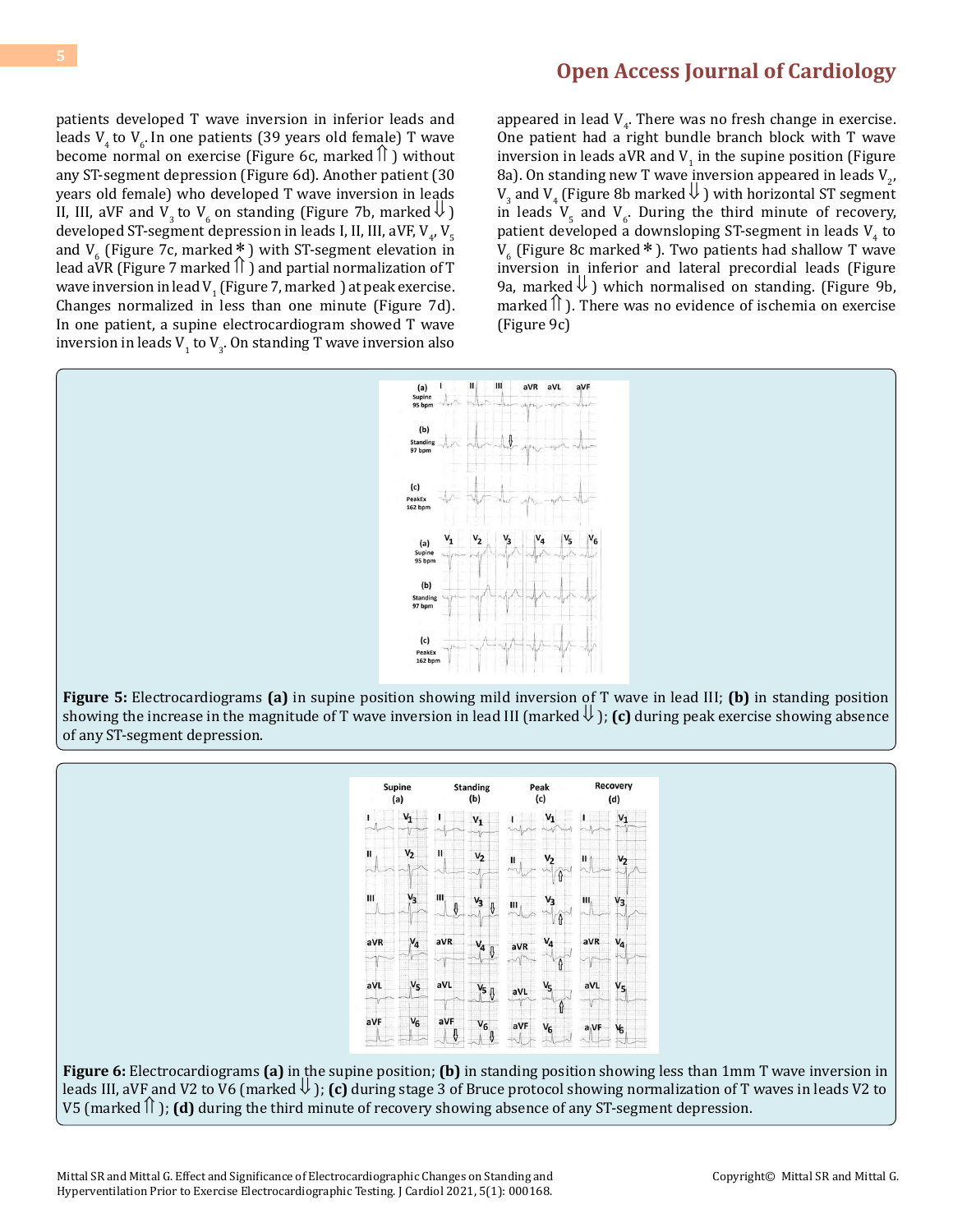

**Figure 7:** Electrocardiograms **(a)** in the supine position; **(b)** in standing position showing T wave inversion up to 2mm in leads II, III and V3 to V6, marked ⇓ ; **(c)** during peak exercise showing significant ST-segment depression in leads II, III, aVF, V5, V6 (marked ∗ ) with ST-segment elevation in lead aVR (marked⇑ ); **(d)** showing normalization of ST-segment changes within one minute of recovery.



**Figure 8:** Electrocardiograms **(a)** in supine position showing RBBB with T wave inversion in lead V1 and positive T waves in leads V2 to V6; **(b)** in standing position showing T wave inversion in leads V2 to V4 (marked  $\downarrow$  ) and horizontal ST segment in leads V5 and V6; **(c)** during 3rd minute of recovery, showing downsloping ST-segment depression in leads V2 to V5 (marked ∗ ).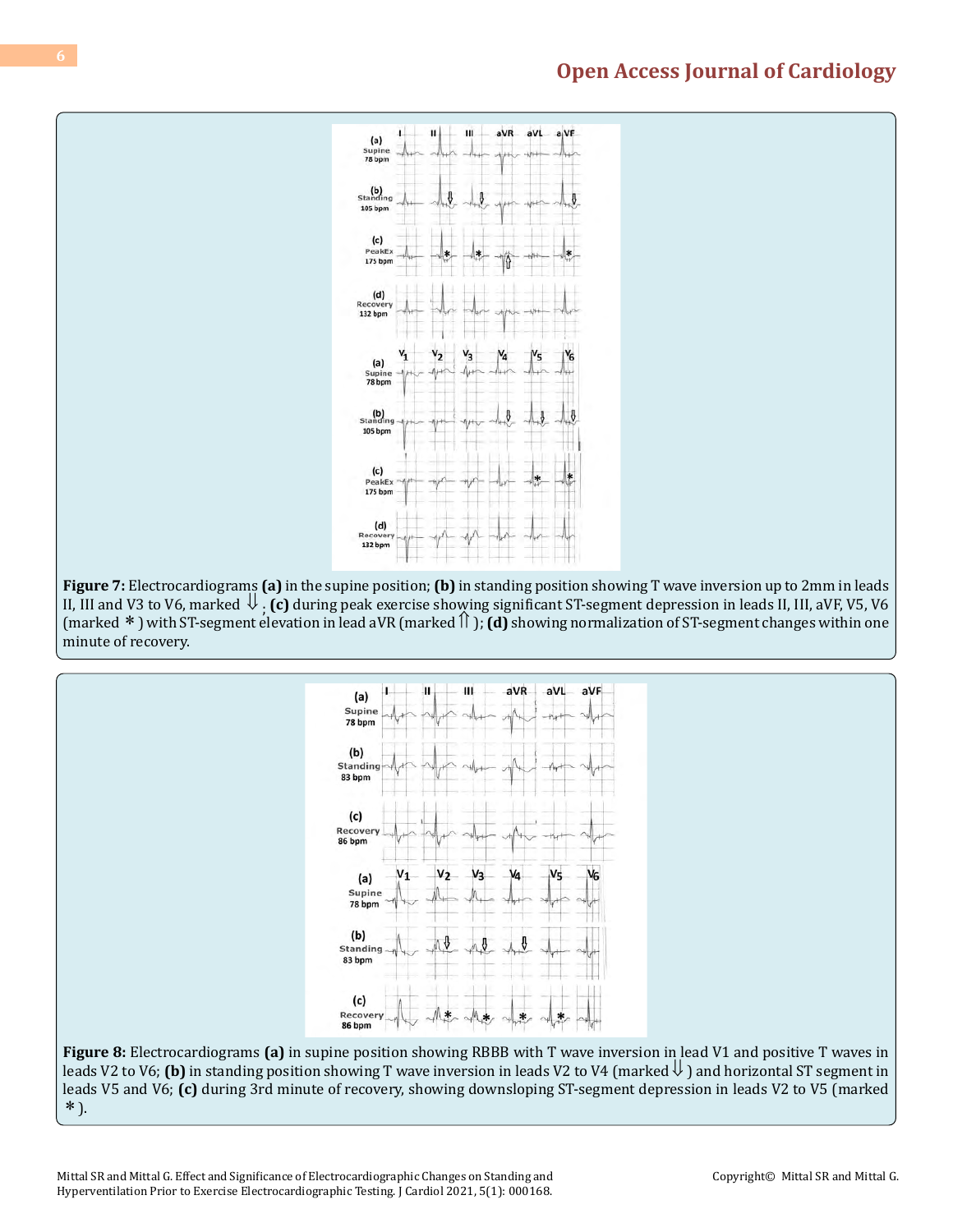

**Figure 9:** Electrocardiograms **(a)** in the supine position, showing T wave inversion of less than 1mm in leads II, III,aVF, V4 to V6; **(b)** in standing position, showing normalization of T waves (marked ⇑ ); **(c)** during peak exercise, showing absence of any significant ST-segment depression.

**U Wave**: U wave was visible in two cases in supine ECG. There was no change in standing. The number of patients showing various electrocardiographic changes on standing from supine position and their correlation with the presence or absence of significant ST-segment depression during exercise is shown in Table 1.

| <b>Electrocardiographic Change (Total patients-15)</b>        | Number of patients showing ischemic ST-segment<br>depression during exercise |                  |  |  |  |  |
|---------------------------------------------------------------|------------------------------------------------------------------------------|------------------|--|--|--|--|
| Increase in heart rate (beats/Minute)                         | <b>Absent</b>                                                                | <b>Present</b>   |  |  |  |  |
| < 5                                                           |                                                                              |                  |  |  |  |  |
| 5 to 10                                                       |                                                                              |                  |  |  |  |  |
| 10 to 20                                                      | 5                                                                            | 2                |  |  |  |  |
| $>20$                                                         |                                                                              | $\overline{2}$   |  |  |  |  |
| Change in mean frontal plane QRS axis                         |                                                                              |                  |  |  |  |  |
| Mild LAD                                                      | 2                                                                            | 1                |  |  |  |  |
|                                                               | Change in R wave amplitude                                                   |                  |  |  |  |  |
| Decrease in leads II, III, aVF and/or V3toV5                  | 6                                                                            | 1                |  |  |  |  |
| Increase in lead I and/or aVL with decrease in inferior leads |                                                                              |                  |  |  |  |  |
| Decrease in leads V2 to V4                                    |                                                                              |                  |  |  |  |  |
| ST-segment depression less than 1mm in leads I, aVL, V4 to V6 |                                                                              | $\theta$         |  |  |  |  |
| Horizontal ST in leads I, II, aVF, V4 to V6                   |                                                                              | $\Omega$         |  |  |  |  |
| Change in T wave                                              |                                                                              |                  |  |  |  |  |
| Decreased amplitude or inversion in leads                     | 3                                                                            | 1                |  |  |  |  |
| II, III, aVF, V1 to V6                                        |                                                                              |                  |  |  |  |  |
| Increased inversion in lead III                               |                                                                              | $\boldsymbol{0}$ |  |  |  |  |
| Shallow inversion in leads V5, V6                             | 2                                                                            | $\Omega$         |  |  |  |  |
| RBBB- new inversion in leads V2 to V4                         | 0                                                                            |                  |  |  |  |  |
| Inverted T wave in lead V2 becoming positive                  | 0                                                                            |                  |  |  |  |  |
| Normalization of shallow inversion in leads                   | 2                                                                            | $\theta$         |  |  |  |  |
| II, III, aVF, and V4 to V6                                    |                                                                              |                  |  |  |  |  |

**Table 1:** Correlation of electrocardiographic changes on standing from a supine position with ischemic ST-segment depression during exercise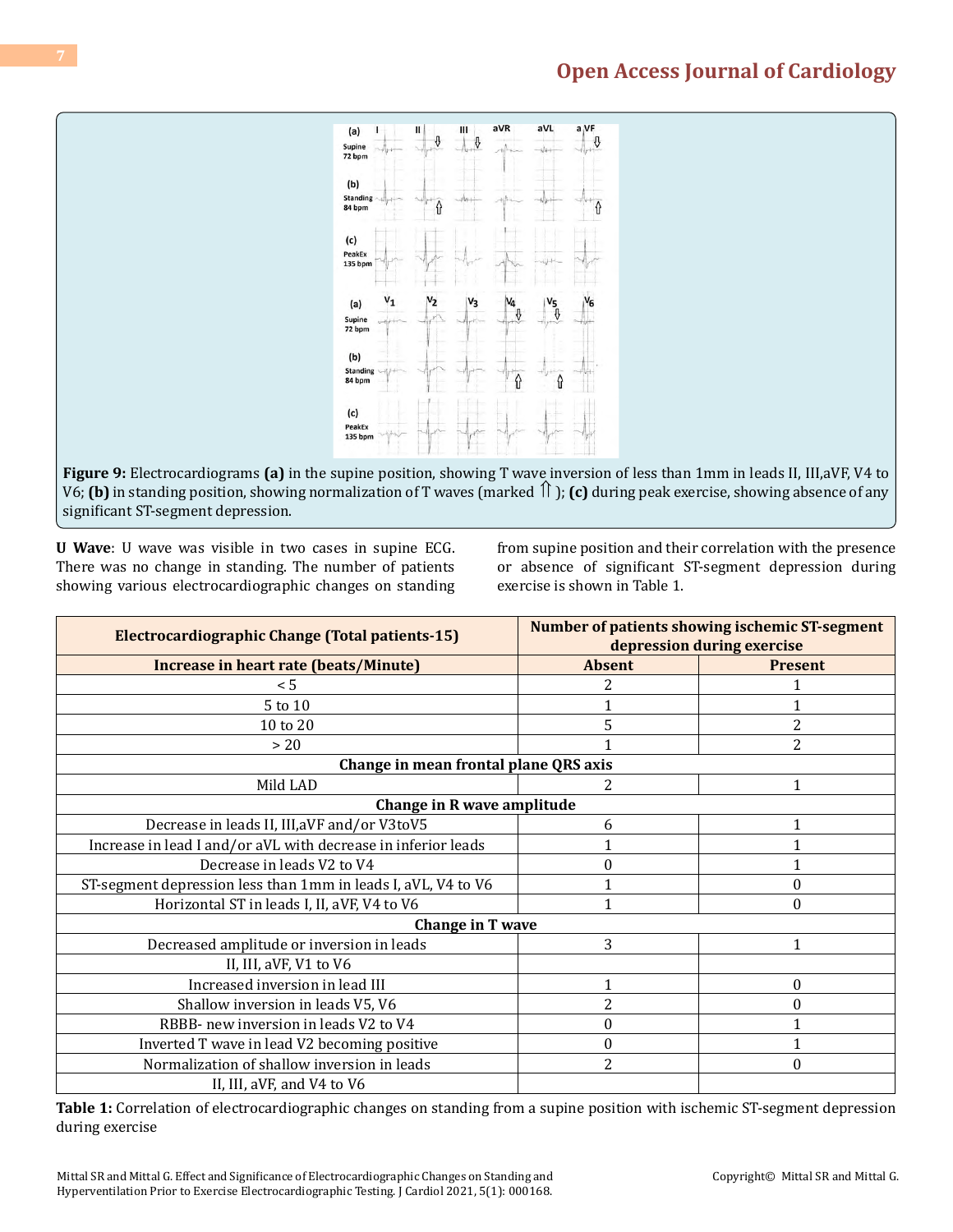#### **Electrocardiographic Changes during Hyperventilation**

**Heart Rate**: Three patients had a mild decrease in heart rate (3 beats/minute in one patient and 5 beats/minute in another two patients). All showed ischemic ST-segment depression during exercise - two in leads  $V_3$  to  $V_5$  (Figure 10c, marked  $*$ ) and one in inferior leads with (Figure 11c marked  $\downarrow$ ) and ST-segment elevation in lead aVR (Figure 11c marked  $\hat{\parallel}$ ).



**Figure 10:** Electrocardiograms **(a)** in standing position showing a heart rate of 90 minutes; **(b)** during hyperventilation showing a heart rate of 85 minutes and T inversion of less than 1mm in leads III,aVF, V3 to V5 (marked  $\downarrow$ ); (c) during 5th minute of recovery, showing downsloping ST-segment depression in leads V2 to V6 (marked <sup>\*</sup>).



**(c)** during peak exercise, showing significant ST-segment depression in leads II, III,aVF and V5 (marked  $\downarrow$ ) with ST-segment elevation in lead aVR (marked  $\parallel$  ).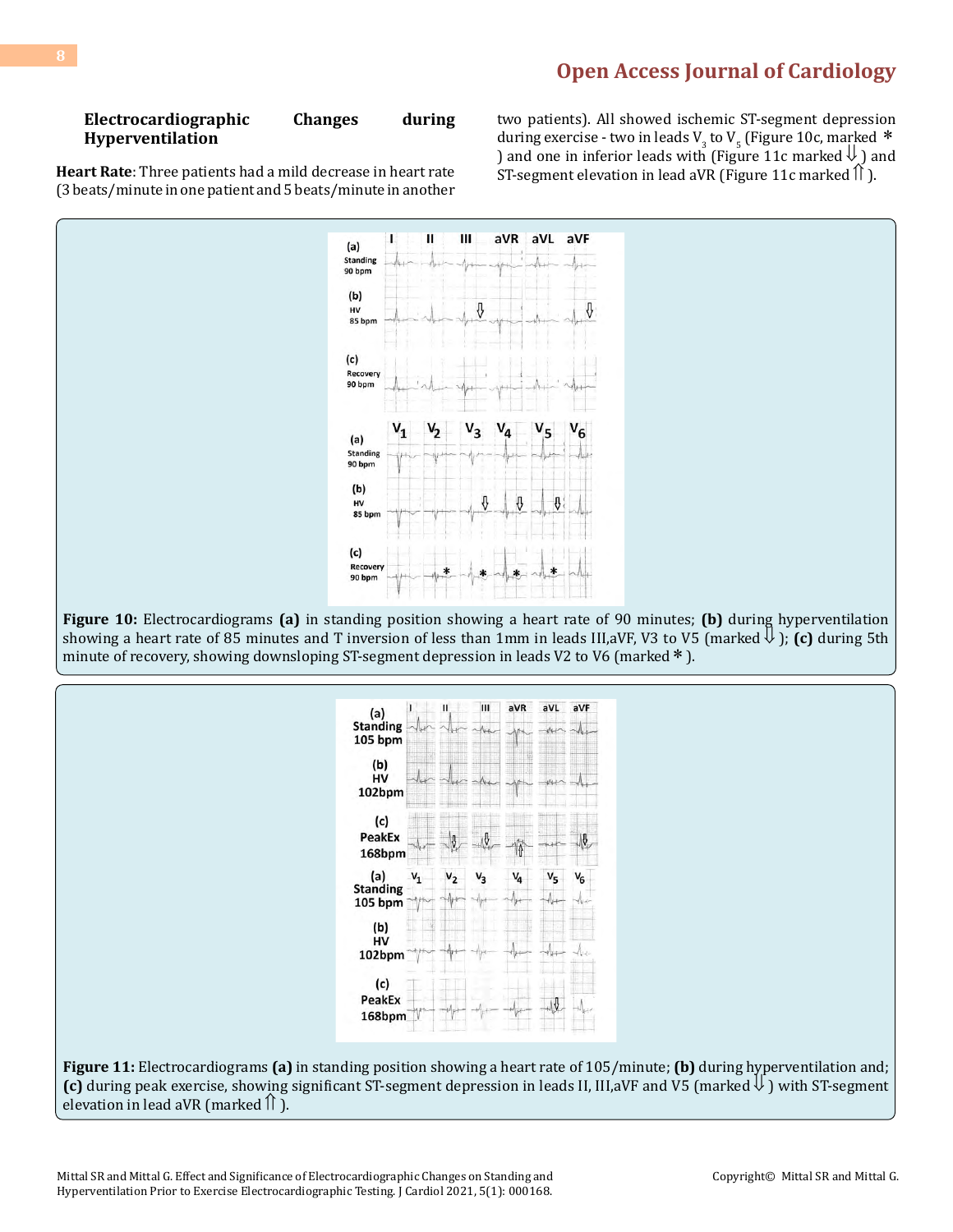One patient had an increase in heart rate by seven beats/ minute. He developed an increase in the amplitude of R wave and T wave inversion in lead  $V_4$  during hyperventilation (Figure 12b, marked  $\downarrow$ ). During exercise, he developed ischemic ST-segment depression in leads  $V_4$  to  $V_6$  (marked ∗ ) and shallow T wave inversion in inferior leads (Figure 12c, marked ) In one patient heart rate increased by fiftyone beats/minute (from 102 beats/minute in the standing position to 153 beats/minute during hyperventilation). It exceeded the age-adjusted target heart rate of 143 beats/ minute. The patient developed significant ST-segment depression in leads I, II, III, aVF and  $V_2$  to  $V_6$  (Figure 13c, marked  $\bigcup$  ) and ST-segment elevation in lead aVR (Figure 13c marked  $\hat{\parallel}$  ). Changes increased during exercise (Figure 13d, marked∗ ). In the remaining nine patients, heart rate increased by 8 beats/minute to 39 beats/minute during hyperventilation. Three patients had ischemia ST-segment depression during exercise.



**Figure 12:** Electrocardiograms **(a)** in standing position; **(b)** during hyperventilation, showing the increase in height of R wave and inversion of T wave (marked  $\downarrow$ ) in lead V4; **(c)** during peak exercise, showing significant STsegment depression in leads V4 to V6 (marked  $*$ ) and T wave inversion in leads II, III, aVF (marked  $\Upsilon$ ).

## **[Open Access Journal of Cardiology](https://medwinpublishers.com/OAJC/)**



**Figure 13:** Electrocardiograms **(a)** in the supine position, showing minimal ST-segment depression in leads II, III,aVF, V4 to V6; **(b)** in standing position showing the increase in heart rate by 15 beats/minute and mild STsegment depression and shallow T wave inversion in leads II, III,aVF, V3 to V6; **(c)** during hyperventilation, showing a further increase in heart rate by 51 beats/minute with the increase in ST-segment depression in leads I, II, III, aVF V2 to V6 (marked  $\bigcup$  ), and ST-segment elevation in lead aVR  ${\rm (marked \,} \hat{\mathcal{L}})$ : **(d)** during peak exercise, showing a further increase in ST-segment depression in leads I, II, III, aVF, V2 to V6 (marked \*) and elevation in lead aVR (marked  $\leftrightarrow$ ).

**P Wave, P-R Segment and P-R Interval**: There was no appreciable change in any patient. **QRS** 

**Mean Frontal Plane QRS Axis**: One patient had mild deviation to left and another patient had mild deviation to right. Both the patients did not have evidence of ischemia during exercise or recovery. One patient had preexcitation in supine ECG (Figure 14a) which disappeared in hyperventilation (Figure 14b). During recovery, the patient developed deep symmetrical T wave inversion in leads II, III, aVF and  $V_6$  (Figure 14c, marked  $\bigcup$  ) with significant ST segment depression in leads  $V_5$  and  $V_6$  (Fig.14 c, marked \*). R wave amplitude increased in lead  $V_4$  in one patient (Figure 12). On exercise, there was ST-segment depression in leads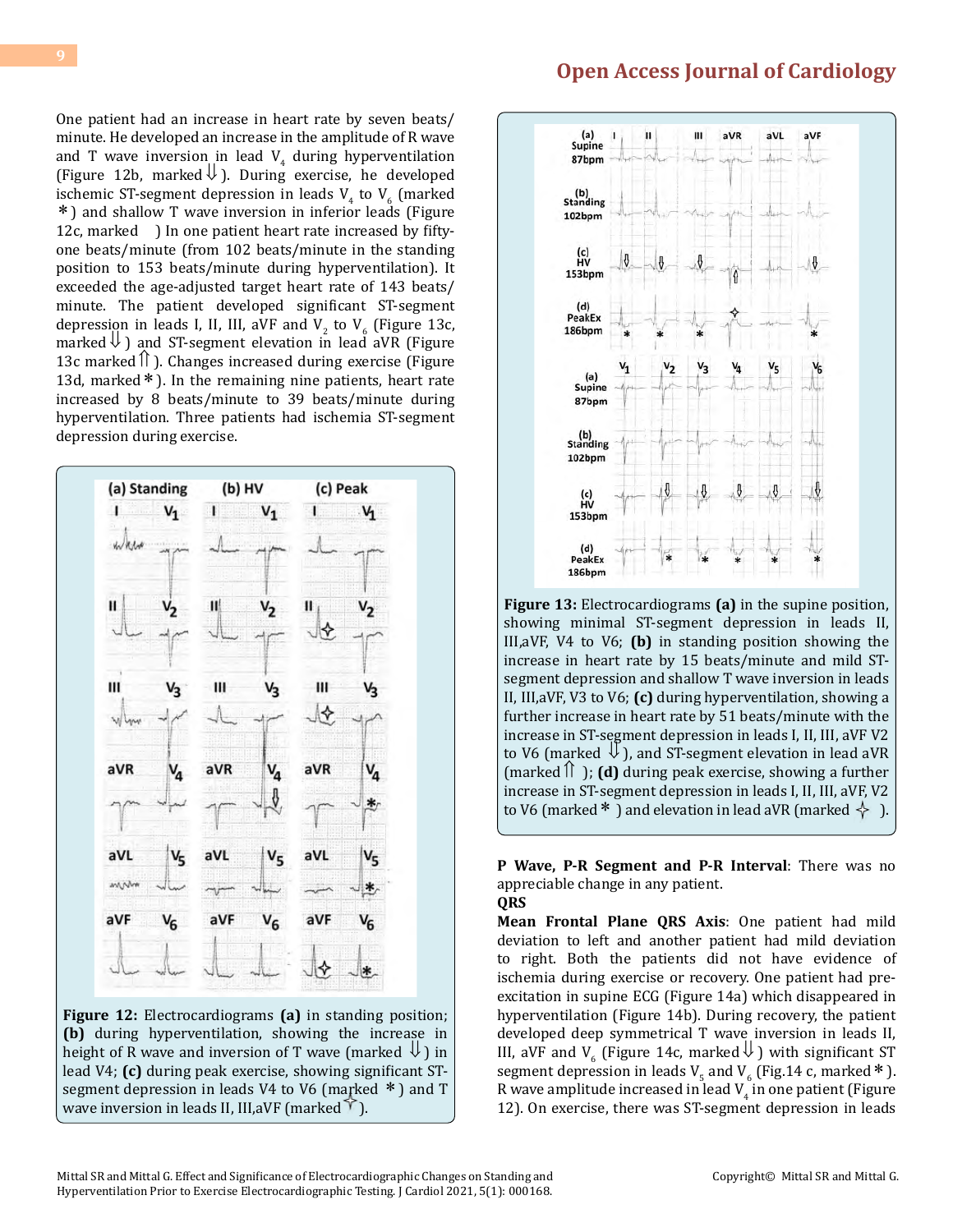$V_4$  to  $V_6$ . In one patient R wave amplitude increased slightly in leads III, aVF and decreased slightly in lead aVL. There was no evidence of ischemic on exercise. In seven patients R wave

amplitude decreased in inferior and/or precordial leads (Figure 15). Only two patients had evidence of ischemia on exercise.



**Figure 14:** Electrocardiograms **(a)** in supine and standing position, showing pre-excitation; **(b)** during hyperventilation, showing the disappearance of pre-excitation and appearance of Q wave with ST-segment elevation in leads II, III, aVF; **(c)** during recovery, showing deep symmetrical T wave inversion in leads II, III, aVF, V1 (marked  $\downarrow$ ) and significant ST-segment depression in leads V5 and V6 (marked  $*$  ).



**Figure 15:** Electrocardiograms **(a)** during standing position; **(b)** during hyperventilation, showing the decrease in amplitude of R wave in leads II, III, aVF, V5 to V6 (marked  $\bigcup$ ) with the increase in the amplitude of R wave in leads I, aVL (marked  $\bigcap$ ); **(c)** during peak exercise, showing absence of any ST-segment depression.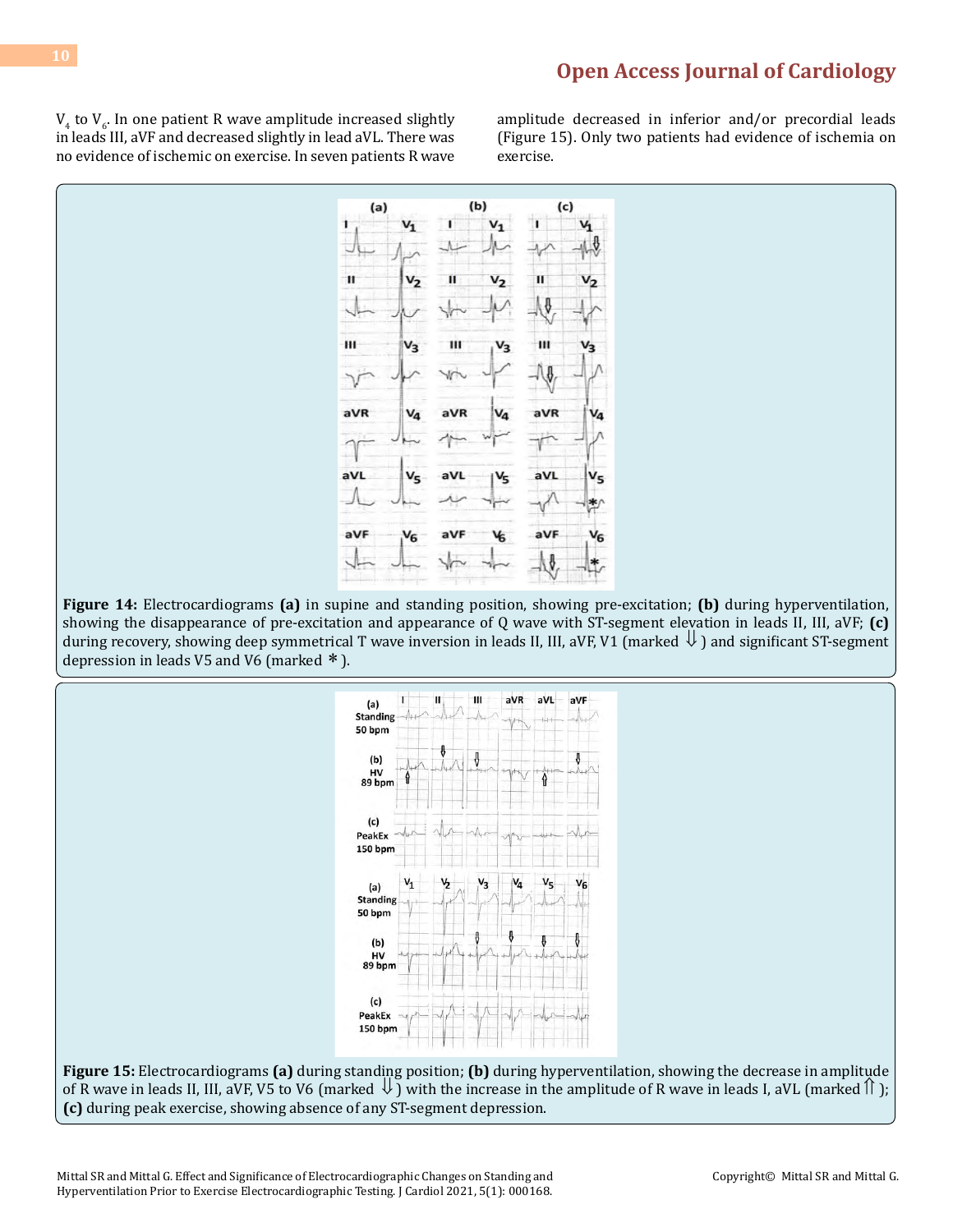**ST-Segment**: Two patients had less than 1mm ST-segment depression during hyperventilation. There was no evidence of ischemia during exercise. One patient had ST-segment depression in inferior leads (II, III,aVF) and lateral precordial leads  $(V_3$  to  $V_6$ ) on standing (Figure 16a). ST-segment depression increased during hyperventilation (Figure 16b marked  $\Downarrow$  ). ST-segment became elevated in lead aVR

(Figure 16b marked $\hat{\parallel}$ ) He developed increased ST-segment depression during exercise (Figure 16c, marked∗ ) with the elevation of ST-segment in lead aVR (Figure 16c, marked ). One patient had ST-segment depression in leads II, III,aVF,  $V_3$  to  $V_6$  with ST-segment elevation in lead aVR in the supine position. Changes increased during hyperventilation but there was no further change during exercise.



**Figure 16:** Electrocardiograms **(a)** in supine position showing mild ST-segment depression and T wave inversion in leads II, III, aVF, V5 to V6; **(b)** in standing position, showing the mild increase in T wave inversion; **(c)** during hyperventilation, showing a further increase in ST-segment depression in leads II, III, aVF, V4 to V6 (marked  $\Downarrow$  ) and ST-segment elevation in lead aVR (marked⇑ ); **(d)** during exercise, showing significant ST-segment depression in leads I, II, III, aVF, V4 to V6 (marked∗ ) and ST-segment elevation in lead aVR (marked  $\leftarrow$  )

**T Wave:** In one patient, fresh, shallow T wave inversion appeared in leads III, aVF,  $V_3$  to  $V_5$  during hyperventilation (Figure 17b, marked  $\Downarrow$  ). The polarity of T waves become normal during exercise (Figure 17c, marked $\hat{a}$ ) but STsegment depression appeared in leads  $V_2$  to  $V_5$  during recovery (Figure 17c, marked ∗ ). Another patient who

developed shallow T wave inversion in leads  $V_3$  and  $V_4$  during hyperventilation also developed downsloping ST-segment depression during recovery. One person developed shallow T wave inversion in leads  $V_1$  only. No new changes appeared during exercise.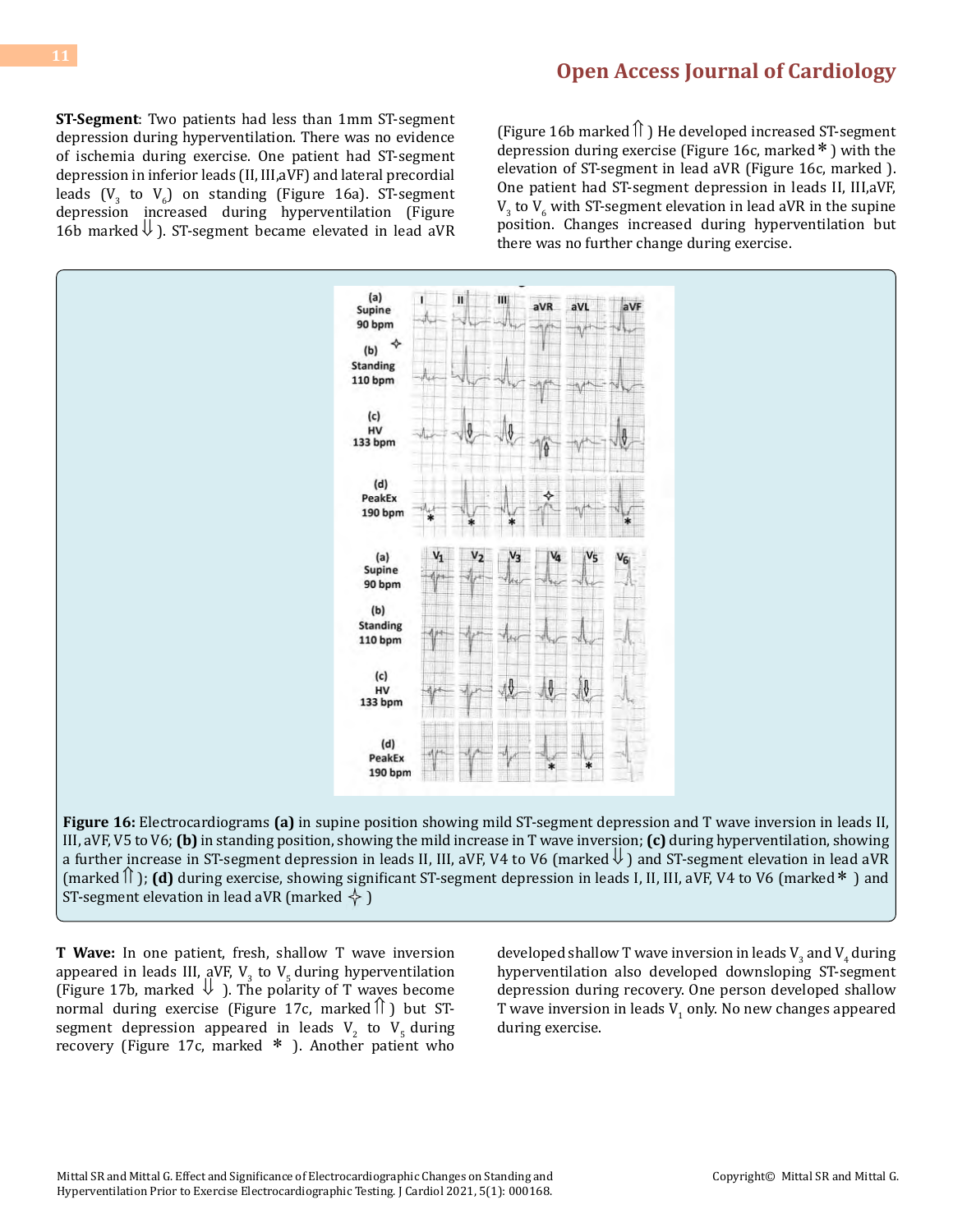|              | <b>Standing</b> |          | HV          |                       | Recovery-1                   |     | Recovery-5           |
|--------------|-----------------|----------|-------------|-----------------------|------------------------------|-----|----------------------|
| 1            | $V_1$           |          | $V_1$       |                       | $x_1$                        |     | $V_{1}$<br>$\ast$    |
| $\mathbf{I}$ | $V_2$           | Ш        | $V_2$       | Ħ                     | $V_2$                        | Ħ   | $V_2$<br>❖           |
| Ш            | $V_3$           | ш<br>⇩   | $V_3$<br>Į. | III                   | $V_3$                        | Ш   | V <sub>3</sub><br>♦. |
| aVR          | $V_4$           | aVR      | $V_4$<br>Ŷ. | $\hat{\theta}$<br>aVR | $V_4$                        | aVR | $V_4$<br>❖           |
| aVL          | $V_5$           | aVL      | $V_5$<br>⇩  | aVL<br>K              | ♦<br>V <sub>5</sub>          | aVL | $V_5$<br>bv          |
| aVF          | $V_6$           | aVF<br>Ą | $V_6$       | aVF<br>⇧              | $\hat{\theta}$<br>$V_6$<br>ô | aVF | $V_6$                |

**Figure 17:** Electrocardiograms **(a)** during standing position, **(b)** during hyperventilation showing shallow T wave inversion in leads III, aVF, V2 to V5 (marked  $\downarrow$ ); (c) during the first minute of recovery showing positive T waves in leads III, aVF, V2 to V5 (marked  $\hat{\parallel}$ ) and negative terminal deflection of P wave in lead V1 (marked \*); (**d**) during 5th minute of recovery showing inverted P wave in lead V1 (marked \*) and downsloping ST-segment depression in leads V2 to V5 (marked  $\diamondsuit$ ).

**U Wave**: U wave was visible in two cases in the supine position. There was no change during hyperventilation. The number of patients showing various electrocardiographic changes during hyperventilation and their correlation with the presence or absence of significant ST-segment depression during exercise is summarised in Table 2.

| <b>Electrocardiographic Change (Total patients 14)</b>                       | Number of patients showing ischemic ST-<br>segment depression during Exercise |                |  |  |  |
|------------------------------------------------------------------------------|-------------------------------------------------------------------------------|----------------|--|--|--|
| <b>Change in heart rate (beats/Minute)</b>                                   | <b>Absent</b>                                                                 | <b>Present</b> |  |  |  |
| <b>Increase</b>                                                              |                                                                               |                |  |  |  |
| 5 to 10                                                                      | 1                                                                             | 1              |  |  |  |
| 10 to 20                                                                     | 3                                                                             |                |  |  |  |
| 20 to 30                                                                     | 0                                                                             | 2              |  |  |  |
| >30                                                                          | 2                                                                             |                |  |  |  |
| Decrease                                                                     | 0                                                                             | 3              |  |  |  |
| <b>Change in Mean Frontal Plane QRS axis</b>                                 |                                                                               |                |  |  |  |
| Mild RAD                                                                     | 1                                                                             | 0              |  |  |  |
| Mild LAD                                                                     |                                                                               | 0              |  |  |  |
| <b>Change in R Wave Amplitude</b>                                            |                                                                               |                |  |  |  |
| Decrease in leads II, III, aVF and/or V4-V6                                  | 5                                                                             | 2              |  |  |  |
| Increase in lead V4                                                          | 0                                                                             |                |  |  |  |
| Increase in leads III, aVF and decrease in lead aVL                          |                                                                               | $\theta$       |  |  |  |
| Normalization of pre-excitation with unmasking of old inferior infarction    | 0                                                                             |                |  |  |  |
| <b>ST-Segment Depression</b>                                                 |                                                                               |                |  |  |  |
| less than 1mm in leads II, III, aVF                                          | 1                                                                             | $\mathbf{0}$   |  |  |  |
| less than 1mm In leads V4-V6                                                 |                                                                               | 0              |  |  |  |
| More than 1mm in inferior and lateral precordial leads with elevation in aVR | $\theta$                                                                      | 2              |  |  |  |
| <b>Change in T Wave</b>                                                      |                                                                               |                |  |  |  |
| Inversion in inferior and/or lateral precordial lead                         | 4                                                                             | $\overline{2}$ |  |  |  |
| Shallow T wave inversion in lead V1                                          |                                                                               | 0              |  |  |  |

**Table 2:** Correlation of new electrocardiographic changes during hyperventilation after standing with ischemic ST-segment depression during exercise.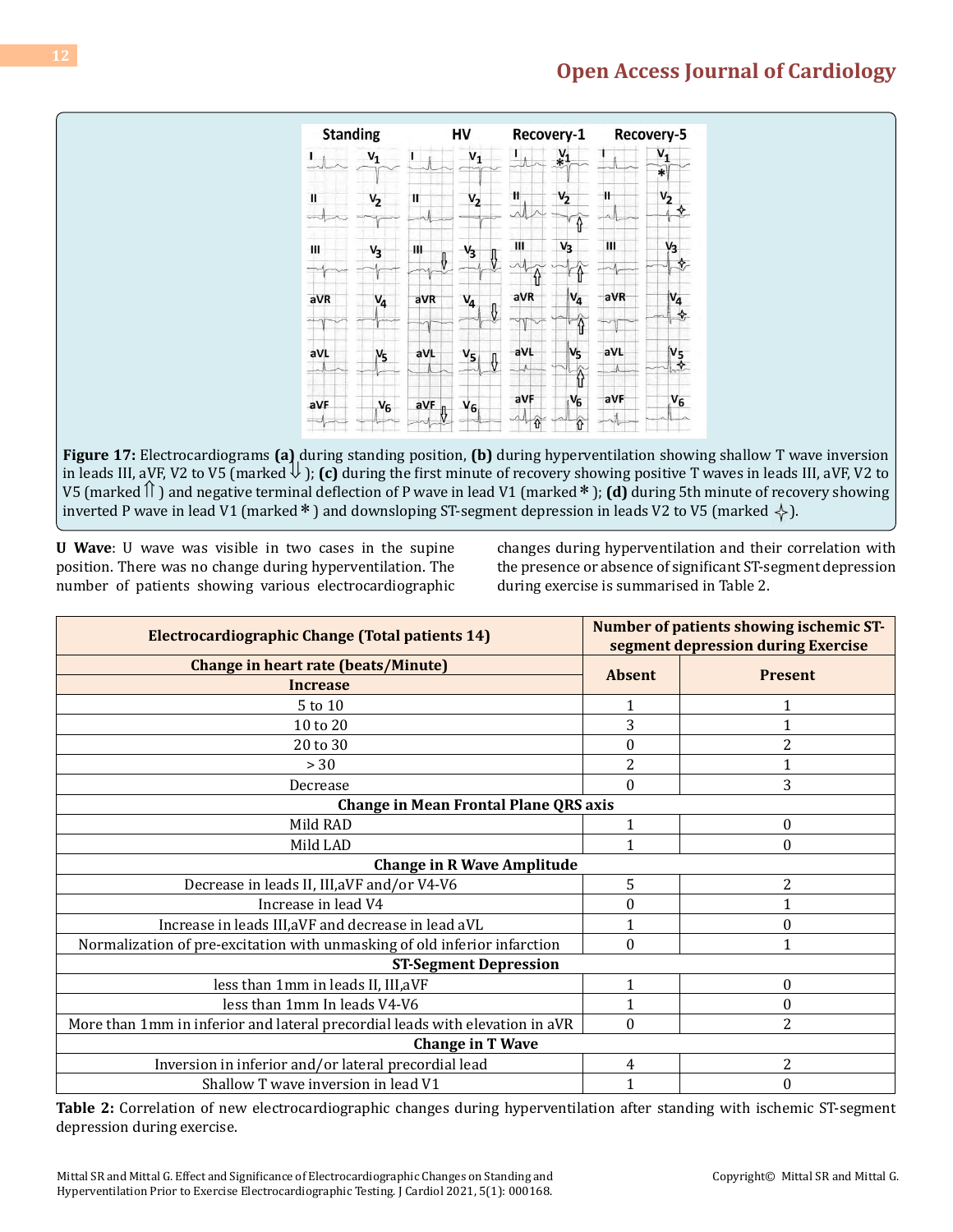#### **Sum of Electrocardiographic Changes Observed During Standing and/or Hyperventilation**

**Heart Rate**: A total of twenty-six cases had an increase in heart rate. Out of these eleven cases had significant STsegment depression during exercise. Three cases had a decrease in heart rate during hyperventilation. All three had significant ST-segment depression during exercise.

**Change in Mean Frontal Plane QRS Axis**: A total of five patients had a deviation of less than  $30^{\circ}$ . Only one case had significant ST-segment depression on exercise.

**P wave, P-R Segment, P-R Interval**: None of the patients had any measurable change.

**Change in R Wave**: A total of fourteen patients had a decrease in R wave amplitude in leads II, III, aVF and/or leads  $V_3$  to  $V_6$  Only three cases had significant ST-segment depression during exercise. Two patients had a decrease in R wave amplitude in leads II, III, aVF with the increase in R wave amplitude in leads I and/or aVL. One patient had significant ST-segment depression during exercise. One patient had an increase in R wave amplitude in leads III, aVF with the decrease in lead aVL. There was no significant ST-segment depression on exercise. One patient had a decrease in R wave amplitude only in leads  $V_2$  to  $V_4$ . There was no ST-segment depression during exercise. In one patient pre-excitation disappeared during hyperventilation with the unmasking of old inferior myocardial infarction there was significant STsegment depression during exercise.

**ST-Segment**: One patient developed a horizontal ST segment in leads  $V_4$  to  $V_6$ . There was no ST-segment depression during exercise. A total of three patients developed ST-segment depression of less than 1mm. None of these developed significant ST-segment depression during exercise. Two cases developed ST-segment depression of more than 1 mm in inferior and lateral precordial leads with ST-segment elevation in lead aVR during hyperventilation. Both had significant ST-segment depression during exercise.

**T Wave**: A total of fourteen patients showed decreased amplitude or inversion of T waves in inferior and/or precordial leads. Only three of these patients developed significant ST-segment depression during exercise. In one patient negative T wave in lead  $V_1$  became positive on standing. This patient had significant ST-segment depression during exercise. In one patient with the right bundle branch block, fresh T wave inversion appeared in leads  $V_2$  to  $V_4$  on standing. This patient had significant ST-segment depression during exercise.

**U Wave**: U wave was visible in the supine position in two cases. There was no change during standing or hyperventilation. Observations are summarized in Table 3.

| New electrocardiographic findings                                                                | <b>Total Number of Cases</b><br><b>Showing Change During</b><br>Dtanding and/or<br><b>Hyperventilation</b> | <b>Number of Cases</b><br>with Positive<br><b>Exercise ECG</b> | Number of the<br><b>Case with Negative</b><br><b>Exercise ECG</b> |
|--------------------------------------------------------------------------------------------------|------------------------------------------------------------------------------------------------------------|----------------------------------------------------------------|-------------------------------------------------------------------|
| Increase in heart rate                                                                           | 26                                                                                                         | 11                                                             | 15                                                                |
| Decrease in heart rate during hyperventilation                                                   | 3                                                                                                          | 3                                                              | 0                                                                 |
| Decrease in R wave amplitude in leads II, III,<br>aVF and/or $V_3$ to $V_6$                      | 14                                                                                                         | 3                                                              | 11                                                                |
| Increase in R wave amplitude with T wave<br>inversion in lead $V_a$                              | 1                                                                                                          |                                                                | $\theta$                                                          |
| ST-segment depression in leads II, III, aVF, $V3$ to<br>$V_{6}$ with ST-segment elevation in aVR | 3                                                                                                          | 3                                                              | $\Omega$                                                          |
| Decreased amplitude or inversion of T wave in<br>inferior and/or precordial leads                | 14                                                                                                         | 3                                                              | 11                                                                |
| Normalization of shallow T wave inversion in<br>leads II, III, aVF, $V_{4}$ to $V_{6}$           | $\overline{c}$                                                                                             | $\Omega$                                                       | $\overline{c}$                                                    |
| Pre-excitation - the unmasking of old inferior<br>MI                                             |                                                                                                            |                                                                | $\Omega$                                                          |
| RBBB - new T wave inversion in leads $V$ , to $V$ <sub><math>\lambda</math></sub>                |                                                                                                            |                                                                | $\Omega$                                                          |

**Table 3:** Correlation of sum of important electrocardiographic changes during standing and/or hyperventilation with significant ST-segment depression during exercise.

(Positive for exercise-induced reversible myocardial ischemia) (Total number of patients-29)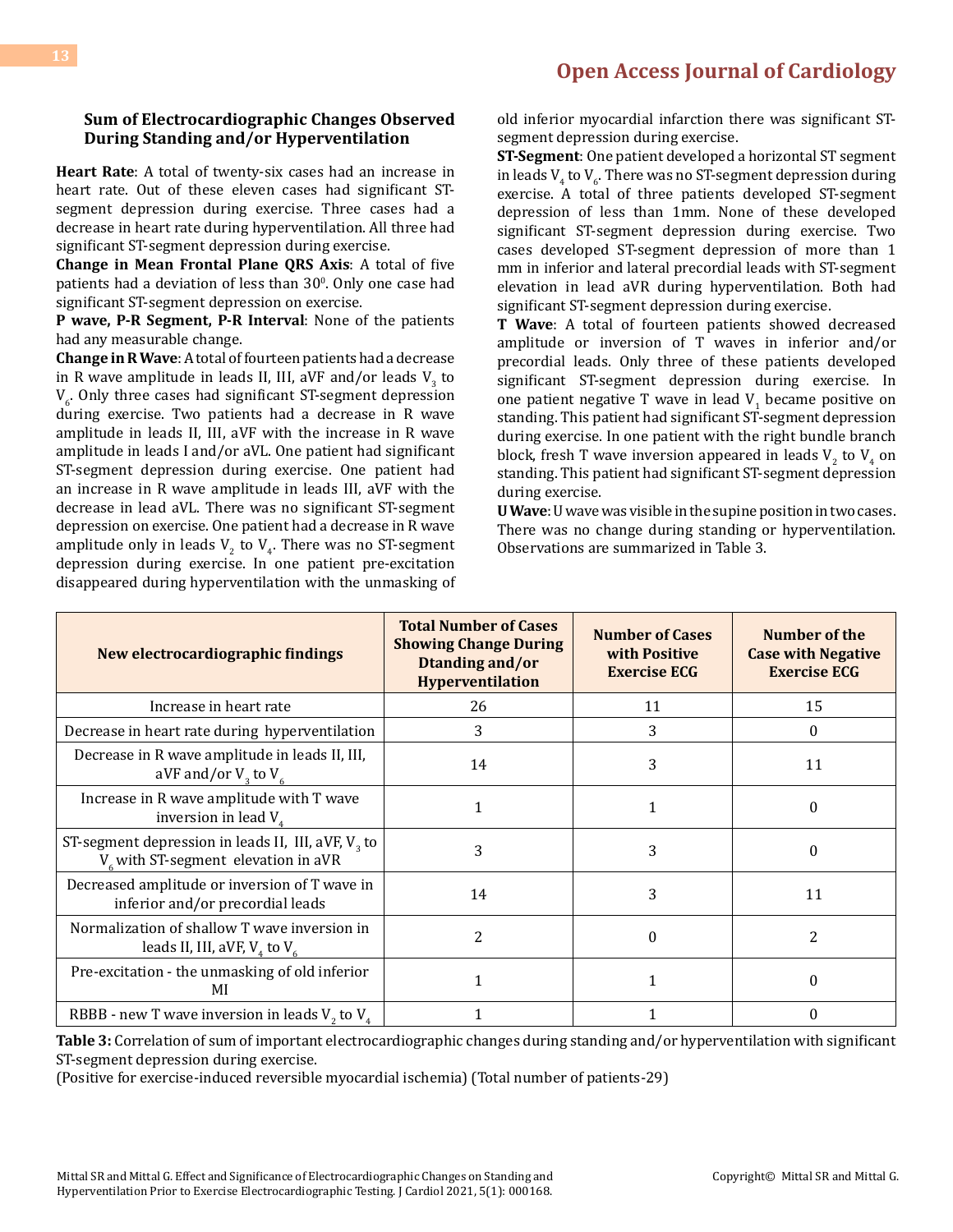### **Discussion**

#### **Electrocardiographic Changes on Standing from the Supine Position**

**Heart Rate**: Heart rate increased on standing from the supine position. Previous workers have also observed this finding [1,14,15]. On standing, there is a gravity-mediated pooling of about 300 to 800 ml of blood in the lower extremities and inferior mesenteric area. Venous return and stroke volume decrease. This result in a transient fall in blood pressure. It leads to a reflex increase in sympathetic activity which causes peripheral vasoconstriction and an increase in heart rate to maintain cardiac output. Normally, the heart rate increases by 10 to 15 beats/minute [15]. Failure of compensatory vasoconstriction results in a greater increase in heart rate on standing from the supine position. This results in interindividual variability in the increase in heart rate on standing from the supine position. An increase of more than 30 beats/minute in absence of a fall of more than 20 mm Hg in systolic blood pressure is considered abnormal [16,17]. We observed that persons with a heart rate increase of more than 20 beats/minute were more likely to have significant ST-segment depression during exercise. Previous workers have not correlated change in heart rate with any evidence of ischemia [1,14,15]. It is however important to remember that anxiety, inappropriate sinus tachycardia and postural orthostatic tachycardia syndrome are more common causes of abnormal increase in heart rate on standing from the supine position [16].

**P Wave, P-R Segment and P-R Interval:** We did not find any measurable difference in these parameters on standing from the supine position. Khare and Chawla [15] also did not find any significant difference in mean P wave axis and amplitude on standing from the supine position. There is no literature on the effect of standing on the P-R segment. Madias [18]also observed that standing did not affect the P-R interval.

**Mean Frontal Plane QRS Axis**: Only three patients showed less than  $30^{\circ}$  deviations to left in the mean frontal plane ORS axis. One person had a positive exercise ECG. This number is too small to make any useful conclusion. Standing position is expected to result in a rightward shift of the QRS axis due to the relatively vertical anatomical position of the heart. However, previous workers have also observed no significant difference in the mean frontal plane QRS axis on standing from the supine position [15,18].

**Change in R Wave Amplitude:** Nearly 50% of patients showed a decrease in amplitude of R wave in inferior and/or lateral precordial leads. One of them showed significant STsegment depression during exercise. Two patients showed an increase in R wave amplitude in leads I and aVL. One patient had significant ST-segment depression during exercise and recovery. One patient had a decrease in R wave amplitude in leads  $V_2$  to  $V_4$ . This patient had significant ST-segment

### **[Open Access Journal of Cardiology](https://medwinpublishers.com/OAJC/)**

depression during exercise. Changes in R wave amplitude in lead  $V_{5}$  during exercise and recovery have been correlated with the presence or absence of ischemia [13]. However, these changes have not been found to have any predictive value [19]. There is no literature about the effect of standing on R wave amplitude in different leads and its clinical significance. We do not have any satisfactory explanation about these changes in R wave amplitude on standing. These can not be explained by any change in the anatomical position of the heart for two reasons. Firstly, there is no true change in anatomical position of the heart with posture and even if it occurs, it is minimal [20]. Secondly, if the changes were related to the anatomical position of the heart (i.e. heart becoming more vertical in standing position, R wave voltage should increase rather than decrease in inferior leads and standing. We feel that these changes reflect changes in direction of ventricular depolarization ant its relation to different leads in a given individual. These changes in R wave amplitude do not correlate with the presence or absence of underlying myocardial ischemia.

**ST-Segment Changes**: We observed mild (<1mm) STsegment depression in leads I, aVL and V<sub>3</sub> to V<sub>6</sub> in one patient.<br>— There was no evidence of myocardial ischemia on exercise. Markendorf, et al. [1] also observed ST-segment depression in 0.2% of their patients on standing from the supine position. They also did not observe increased ischemic potential in these patients. Other authorities have also observed such mild ST-segment depression on change of posture [12]. It is advised that such changes should not be over-interpreted [12]. Significance of such changes should be decided only in the context of protest probability of ischemic heart disease [11]. Sympathetic overdrive and neurocirculatory asthenia can also cause mild ST-segment depression on standing.

**Changes in T Waves**: Decreased amplitude or inversion of T waves in inferior leads (II, III, aVF) and /or lateral precordial leads ( $V_3$  to  $V_6$ ) was seen in seven cases. Only one patient had significant ST-segment depression during exercise. Markendorf, et al. [1] observed T wave inversion in leads I, II, aVL, aVF and  $V_2$  to  $V_6$  in 14.7% of their patients. They excluded changes in leads III, aVR and  $V_1$  from the analysis. They felt that these changes could mimic ischemic heart disease. However, they did not perform exercise stress tests or coronary angiography to find any correlation. In two of our cases, shallow T wave inversion became upright on standing. In 5.4% of patients studied by Markendorf, et al. [1] inverted T waves became upright. Chawla and Khare [15] analyzed only mean T wave amplitude. They did not study precordial leads and did not study T wave changes in each of the limbs leads separately. It appears that T wave changes on standing are usually nonspecific and do not perse suggest myocardial ischemia. One patient had a right bundle branch block with T wave inversion in lead  $V_1$  in the supine position. On standing new T wave inversion appeared in leads  $V_{2}$ ,  $V_{3}$  and  $V_{4}$  with horizontal ST segment in leads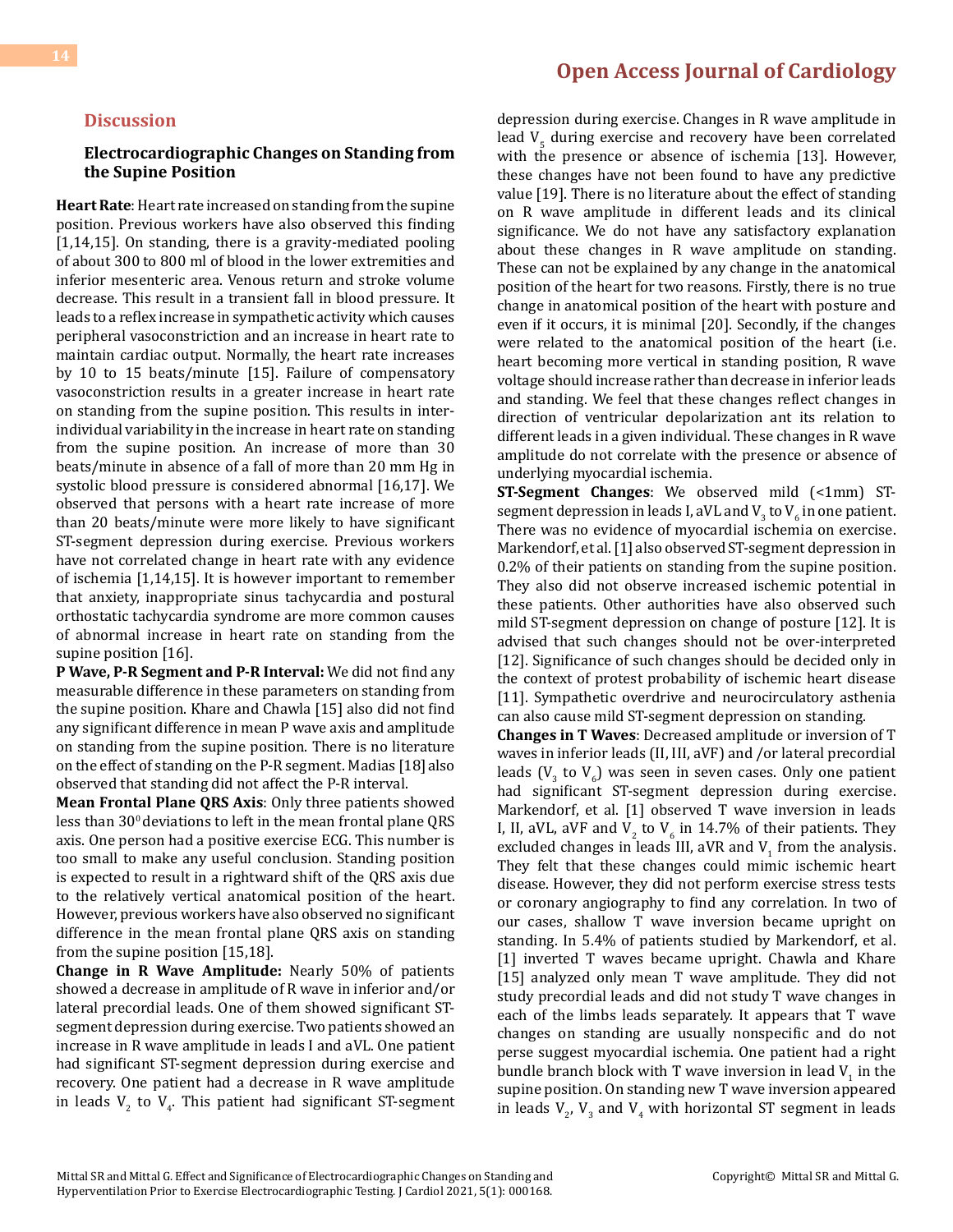$V_5$  and  $V_6$ . During the third minute of recovery, there was downsloping ST-segment depression in leads  $V_4$  to  $V_6$ . In the context of the right bundle branch block, ST depression in leads  $V_1$  to  $V_3$  during exercise is not associated with ischemia [21]. However, ST-segment depression in leads II, aVF and  $V_4$  to  $V_6$  is considered suggestive of ischemia [5,19]. There is no literature on the effect of standing on T waves and their significance in patients with right bundle branch block. This area needs to be explored.

#### **Electrocardiographic Changes During Hyperventilation over those Observed on Standing**

**Change in Heart Rate**: There was a further increase in heart rate during hyperventilation over the heart rate in standing position. The increase ranged from less than 5 beats/minute to more than 30 beats/minute. One patient crossed his age-adjusted predicted maximal heart rate. He developed ST-segment changes diagnostic of myocardial ischemia. Enger, et al. [22] have also observed sinus tachycardia during hyperventilation. Hyperventilation syndrome is also associated with sinus tachycardia [2]. Release of excitatory neurotransmitters from the brain is probably responsible. Lowered arterial carbon dioxide concentration also results in splanchnic vasodilation via inhibition of the vasomotor centre [23]. Resulting drop in venous return results in reduced ventricular filling, decreased stroke volume and a reflex increase in heart rate. We observed significant inter-individual variation in heart rate response to hyperventilation. This is probably related to inter-individual variation in rate and depth of respiration. Three of our patients had a decrease in heart rate during hyperventilation. All had significant ST-segment depression during exercise. Wasserburger, et al. [24] have shown that hyperventilation can produce a vagal reflex in the thorax, similar to the Hering-Bruer reflex. Ardissino, et al. [25] have also suggested that hyperventilation can cause a vagally mediated reduction in coronary flow. This mechanism could contribute to the higher incidence of significant ST-segment depression during exercise amongst a patient who had a reduction in heart rate during hyperventilation.

**Changes in Mean Frontal Plane QRS Axis**: Only two patients had deviation in mean frontal plane QRS axis. The change was less than 30<sup>°</sup> in both cases. This change had no clinical significance.

**Changes in R Wave Amplitude:** Nine patients had a new change in R wave amplitude. Seven had a decrease in R wave amplitude in leads II, III, aVF and/or leads  $V_4$  to  $V_6$ . This could be due to hyperinflation of the lungs during deep breathing. Out of these seven patients, two had significant ST-segment depression during exercise. The heart rate of these patients during hyperventilation was 133 beats/ minute and 153 beats/minute respective. In the remaining

### **[Open Access Journal of Cardiology](https://medwinpublishers.com/OAJC/)**

five patients, heart rate during hyperventilation ranged from 85 to 120 beats/minute during hyperventilation. One patient had an increase in R wave amplitude in leads III, aVF and a decrease in R wave amplitude in lead aVL. There was no change during exercise. One person had an increase in R wave amplitude in lead  $V_4$ . During exercise, there was significant ST-segment depression. Thus we observed that decrease in R wave amplitude in leads II, III, aVF and  $V_4$  to  $V_6$ was frequent during hyperventilation but had low specificity for diagnosing ischemia. The only patient who had an increase in R wave height in lead  $V_4$  had evidence of ischemia on exercise. His heart rate during hyperventilation was 101 beats/minute. Balady and Morise [26] have concluded that R wave amplitude normally increases during exercise. On the other hand, Thomas, et al. [13] observed that R wave amplitude in lead  $V_5$  decreases if a heart rate of 120 to 130 beats/minute was achieved. There is no literature on the effect of hyperventilation on R wave amplitude in different leads. We did not observe any relation of heart rate with change in R wave amplitude during hyperventilation.

**Changes in ST-Segment:** We observed ST-segment depression of less than 1mm in inferior leads or lateral precordial leads in two cases. Both cases did not have any evidence of ischemia during exercise. Thus we observed that ST-segment depression of less than 1mm in inferior or lateral precordial leads during hyperventilation is a nonspecific finding. Previous workers have also observed that hyperventilation can produce ST-segment changed in subjects with or without coronary artery disease [2,5,10,25,27,28]. Exact pathogenesis of these changes is not clear. Hyperventilation reduces coronary flow [25,29,30]. Low concentration of carbon dioxide [31] and vagal stimulation [24] could contribute to this effect. The exact significance of ST-segment depression seen during hyperventilation is not clear. These changes can be seen in subjects with or without significant obstruction on coronary angiography [10,13,27]. Some authorities, therefore, feel that hyperventilation does not help in identifying false responders [10]. It does not increase test accuracy [4] and is, therefore, not recommended [13]. However, hyperventilation does reduce coronary flow [25,30]. In patients with decreased coronary reserve or those with coronary microvascular disease, hyperventilation could reduce coronary flow relative to myocardial oxygen demand [29], even in absence of significant obstructive lesion on coronary angiography. This could produce myocardial ischemia in either watershed zones or downstream from otherwise insignificant lesions [6]. A period of hyperventilation prior to stress test can identify such patients [6]. Long term follow up of such persons is needed to find the correct significance of such ST-segment changes. Two patients had ST-segment depression in inferior and lateral precordial leads with STsegment elevation in lead aVR. Both cases had a positive stress test. ST-segment elevation in lead aVR during exercise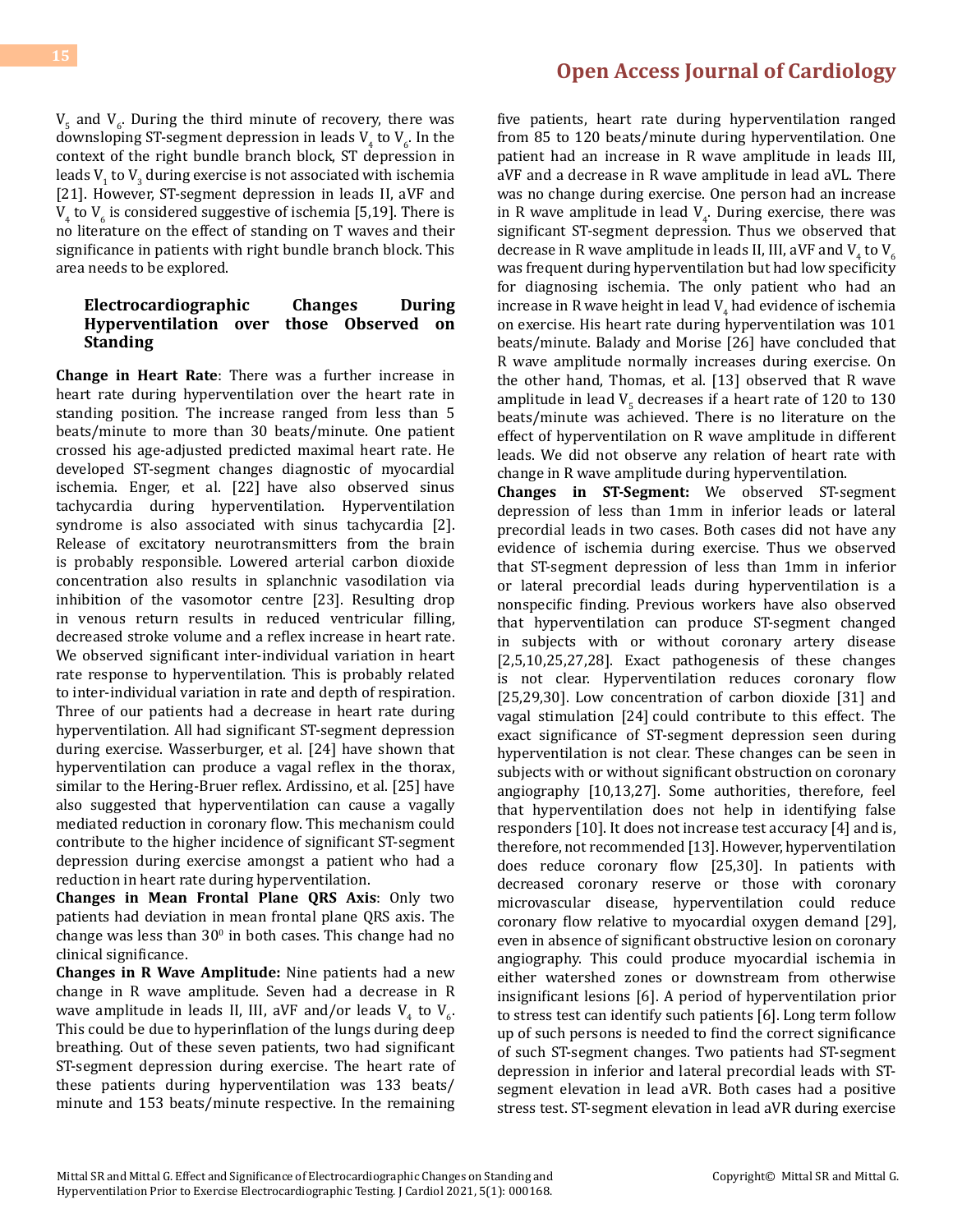in combination with ST-segment depression in other leads suggests left main or severe LAD disease [10,13,19,26]. Our observation suggests that any ST-segment elevation in lead aVR during hyperventilation is also significant. There is no literature about the effect of hyperventilation on lead aVR.

**Changes in T Waves**: Hyperventilation produced new T wave inversion in inferior and/or lateral precordial leads in six cases. Two of them had significant ST-segment depression during exercise. T wave inversion during hyperventilation has also been observed by previous workers [2,13,24]. These could be related to reduce carbon dioxide concentration or to reduce coronary flow as discussed above. Wasserburger, et al. [24] evaluated the effect of breathing various concentrations of carbon dioxide and oxygen, vagal blockade with propantheline and potassium ion in abolishing hyperventilation induced T wave inversion in normal adults without any clinical evidence of coronary artery disease or significant cardiovascular disease. They observed that hyperventilation induced T wave inversions were blocked by propantheline. They concluded that these T wave inversions were produced by vagal reflex arising in the thorax. Shallow T wave inversion may or may not correlate with the presence of significant ST-segment depression during exercise. However, T waves that are deep, symmetrical, sharply pointed and arrowhead in appearance should not be ignored. One of our patients developed shallow inversion of T wave in lead  $V_1$ . There was no ST-segment depression on exercise. An increase in T wave inversion in lead  $V_1$  is not significant. Any peaking of T wave in lead  $V_1$  and  $V_2$  should be considered abnormal.

### **Conclusions**

### **Changes on Standing from the Supine Position**

There is a variable increase in heart rate. An increase of more than 30 beats/minute, in absence of a fall of more than 20 mm Hg in systolic blood pressure, is abnormal. It is usually due to autonomic dysfunction but may be associated with significant ST-segment depression during exercise. There is no significant change in the P wave, P-R segment, P-R interval and mean frontal plane QRS axis. R wave amplitude may decrease in inferior and/or lateral precordial leads. It does not have any clinical significance. An increase in R wave amplitude in leads I, aVL,  $V_3$  to  $V_6$  is unusual and may be associated with significant ST-segment depression during exercise. Some persons can develop less than 1mm STsegment depression. The significance of such change should be decided only in the context of the pretest probability of coronary artery disease. Some persons can develop shallow T wave inversion in inferior and/or lateral precordial leads. These changes are usually non-specific. Change of negative T wave to positive T wave in leads  $V_1$  and  $V_2$  is associated with significant ST-segment depression during exercise.

### **New Changes Appearing During Hyperventilation after Standing**

The magnitude of changes varies depending on the rate, depth and duration of hyperventilation. There is a variable increase in heart rate. It does not have any clinical significance. Rarely heart rate may decrease. It is probably due to vagal stimulation and may be associated with significant ST-segment depression during exercise. There is no significant change in the P wave, P-R segment and P-R interval. R wave amplitude is usually reduced in inferior and/or lateral precordial leads. Uncommonly there is some increase in R wave amplitude. Their findings do not correlate with ischemic changes during exercise. A small number of patients develop ST-segment depression of less than 1mm in inferior and/or lateral precordial leads. These are not significant. ST-segment elevation in lead aVR is associated with ischemic changes during exercise. Some patients develop shallow T wave inversion in inferior and or lateral precordial leads. These are not associated with ischemic changes during exercise.

### **References**

- 1. [Markendorf S, Lucher TF, Gerds-Li JH, Schonrath F,](https://pubmed.ncbi.nlm.nih.gov/29240965/)  [Schmid CM \(2018\) Clinical impact of repolarization](https://pubmed.ncbi.nlm.nih.gov/29240965/) [changes in supine versus upright body position. Cardiol](https://pubmed.ncbi.nlm.nih.gov/29240965/) [J 25\(5\): 589-594.](https://pubmed.ncbi.nlm.nih.gov/29240965/)
- 2. [Kern B \(2021\) Hyperventilation syndrome. Med scope.](https://emedicine.medscape.com/article/807277-overview)
- 3. [Khare S, Chawla S \(2016\) Effect of change in body](https://www.nigjcardiol.org/article.asp?issn=0189-7969;year=2016;volume=13;issue=2;spage=125;epage=129;aulast=Khare) [position on resting electrocardiogram in young healthy](https://www.nigjcardiol.org/article.asp?issn=0189-7969;year=2016;volume=13;issue=2;spage=125;epage=129;aulast=Khare)  [adults. Nig J Cardiol 13\(2\): 125-129.](https://www.nigjcardiol.org/article.asp?issn=0189-7969;year=2016;volume=13;issue=2;spage=125;epage=129;aulast=Khare)
- 4. [Detrano R, Giatrossi R, Froelicher V \(1989\) The](https://www.sciencedirect.com/science/article/abs/pii/003306208990025X) [diagnostic accuracy of the exercise electrocardiogram: a](https://www.sciencedirect.com/science/article/abs/pii/003306208990025X)  [meta-analysis of 22 years of research. Prog Cardiovasc](https://www.sciencedirect.com/science/article/abs/pii/003306208990025X)  [Dis 32\(3\): 173-206.](https://www.sciencedirect.com/science/article/abs/pii/003306208990025X)
- 5. [Gibbans RJ, Balady GJ, Bricker JT, Chaitman BR, Fletcher](https://pubmed.ncbi.nlm.nih.gov/12392846/) [GF, et. al. \(2002\) ACC/AHA 2002 guideline update for](https://pubmed.ncbi.nlm.nih.gov/12392846/) [exercise testing: a report of the American College of](https://pubmed.ncbi.nlm.nih.gov/12392846/)  [Cardiology/American Heart Asociation Task Force on](https://pubmed.ncbi.nlm.nih.gov/12392846/)  [Practice Guidelines \(Committee on Exercise Testing\). J](https://pubmed.ncbi.nlm.nih.gov/12392846/) [Am Coll Cardiol 40\(8\): 1531-1540.](https://pubmed.ncbi.nlm.nih.gov/12392846/)
- 6. Rowan CJ (2018) Metabolic abnormalities and drugs. *In*: Thomas GS, et al. (Eds.), Ellestad's Stress Testing. Oxford, UK, pp: 446-469.
- 7. [Mason RE, Likar I \(1966\) A new system of multiple lead](https://pubmed.ncbi.nlm.nih.gov/5902099/)  [exercise electrocardiography. Am Heart J 71\(2\): 196-](https://pubmed.ncbi.nlm.nih.gov/5902099/) [205.](https://pubmed.ncbi.nlm.nih.gov/5902099/)
- 8. Bruce R, Blackman J, Jones J, Strait G (1963) Exercise